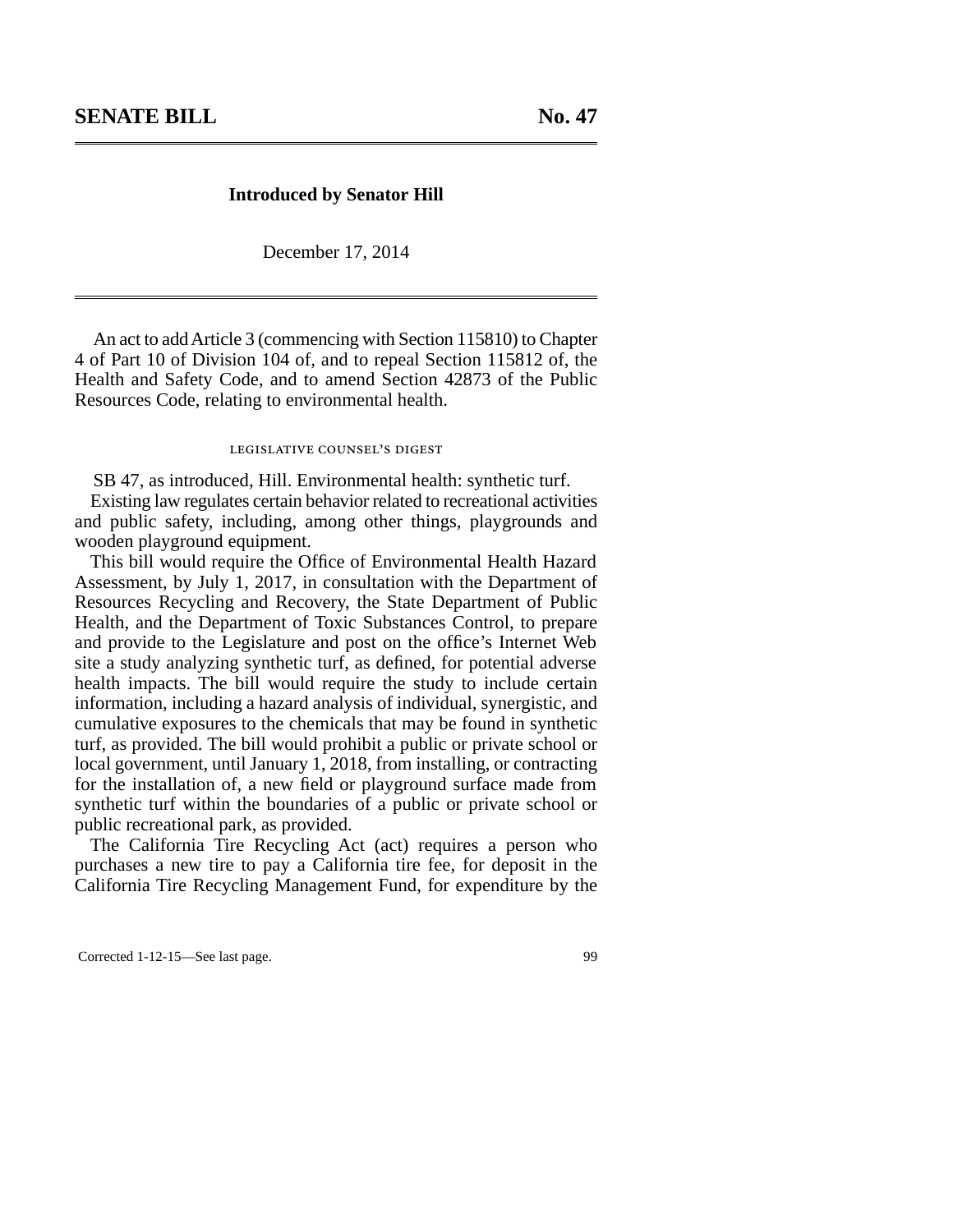department, upon appropriation by the Legislature, for programs related to the disposal of waste tires. The act specifies that the activities eligible for funding include the manufacture of specified products made from used tires.

The bill would include the above study as one of the acceptable activities eligible for this funding.

Vote: majority. Appropriation: no. Fiscal committee: yes. State-mandated local program: no.

## *The people of the State of California do enact as follows:*

| $\mathbf{1}$   | SECTION 1. Article 3 (commencing with Section 115810) is                |
|----------------|-------------------------------------------------------------------------|
| $\overline{2}$ | added to Chapter 4 of Part 10 of Division 104 of the Health and         |
| 3              | Safety Code, to read:                                                   |
| $\overline{4}$ |                                                                         |
| 5              | Article 3. The Children's Safe Playground and Turf Field Act            |
| 6              | of 2015                                                                 |
| 7              |                                                                         |
| 8              | 115810. For purposes of this article, "synthetic turf" means            |
| 9              | any composition material that contains recycled crumb rubber            |
| 10             | from waste tires and is used to cover or surface a field or             |
| 11             | playground.                                                             |
| 12             | 115811. (a) By July 1, 2017, the Office of Environmental                |
| 13             | Health Hazard Assessment, in consultation with the Department           |
| 14             | of Resources Recycling and Recovery, the State Department of            |
| 15             | Public Health, and the Department of Toxic Substances Control,          |
| 16             | shall prepare and provide to the Legislature and post on the office's   |
| 17             | Internet Web site a study analyzing synthetic turf for potential        |
| 18             | adverse health impacts.                                                 |
| 19             | (b) The study shall include all of the following:                       |
| 20             | (1) A hazard analysis of individual, synergistic, and cumulative        |
| 21             | exposures to the chemicals that may be found in synthetic turf,         |
| 22             | such as 4-t-octylphenol, acetone, arsenic, barium, benzene,             |
| 23             | benzothiazole, butylated hydroxyanisole, cadmium, carbon black,         |
| 24             | chloroethane, chromium, lead, manganese, matex, mercury, methyl         |
| 25             | ethyl ketone, methyl isobutyl ketone, n-hexadecane, naphthalene,        |
| 26             | nylon, phenol, phthalates, polycyclic<br>nickel,<br>aromatic            |
| 27             | hydrocarbons, and zinc.                                                 |
| 28             | $(2)$ $\Delta$ specific analysis evaluating varying exposure activities |

28 (2) A specific analysis evaluating varying exposure activities, 29 environments, duration of play, ages of different populations who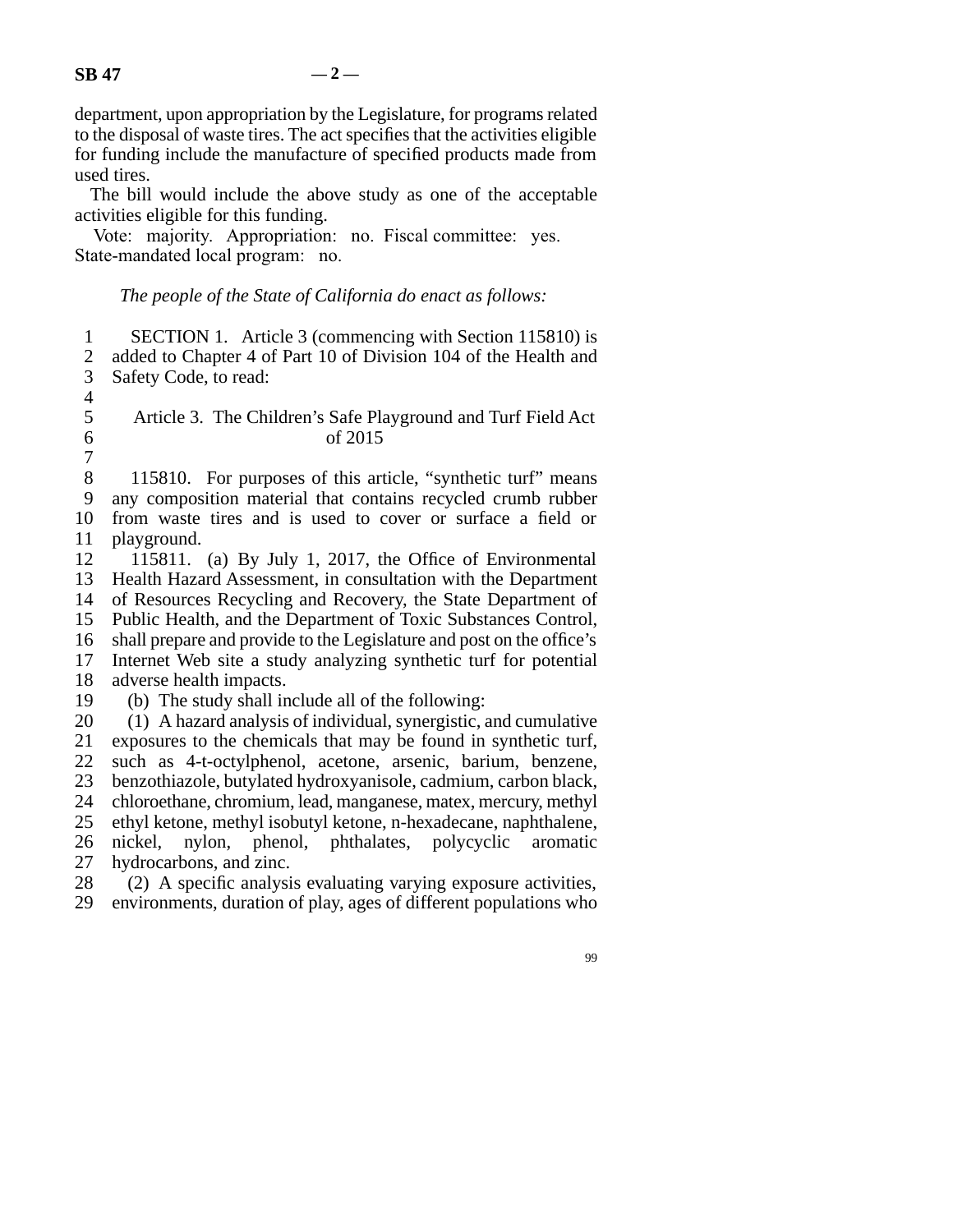line 1 play on synthetic turf, and exposure pathways, including whether

2 chemicals found in tires have negative impacts on human health

3 when used in indoor and outdoor fields and parks with various

4 weather exposures and potentially ingested by children or coming

5 in contact with children's bodies.

line 6 (3) Biomonitoring or other exposure monitoring of children or

line 7 adults exposed to synthetic turf to be used to assess their exposure

8 to chemicals found in the synthetic turf, to the extent feasible, to 9 determine potential health impacts on children and other age

10 groups.

11 (4) An examination of the potential for fields and playgrounds 12 containing synthetic turf to cause adverse health impacts, including,

13 but not limited to, non-Hodgkin lymphoma, testicular cancer,

14 prostate cancer, sarcoma cancer, and leukemia. This examination

15 shall include people who have developed these health impacts and

16 played on fields and playgrounds containing used tires, including,

17 but not limited to, soccer goalies.

18 (5) An examination of the health impacts associated with 19 synthetic turf fields and playgrounds of varying age.

20 (6) An evaluation of the differences in the manufacturers of

21 synthetic turf and different turf, field, and playground products,

22 including those that do not use recycled tires, and how these

23 differences may affect health impacts. The evaluation shall include,

24 but not be limited to, the types and age of tires used, the tire 25 processing, and the type of plasticizer, backing material, adhesives,

processing, and the type of plasticizer, backing material, adhesives,

26 and plastic blades of artificial grass used to make the final synthetic 27 turf product.

28 (7) An evaluation of the differences, in terms of health impacts,

29 between crumb rubber and alternative surface materials, including 30 coconut fibers, rice husks, cork, and used shoes.

31 (8) A review of current research on the health impacts of 32 synthetic turf done by authoritative bodies from around the country 33 and the world.

34 (9) Research to fill any data gaps, such as those data gaps 35 identified by the report prepared by the Office of Environmental 36 Health Hazard Assessment on behalf of the Department of 37 Resources Recycling and Recovery titled "Safety Study of

38 Artificial Turf Containing Crumb Rubber Infill Made From

39 Recycled Tires: Measurements of Chemicals and Particulates in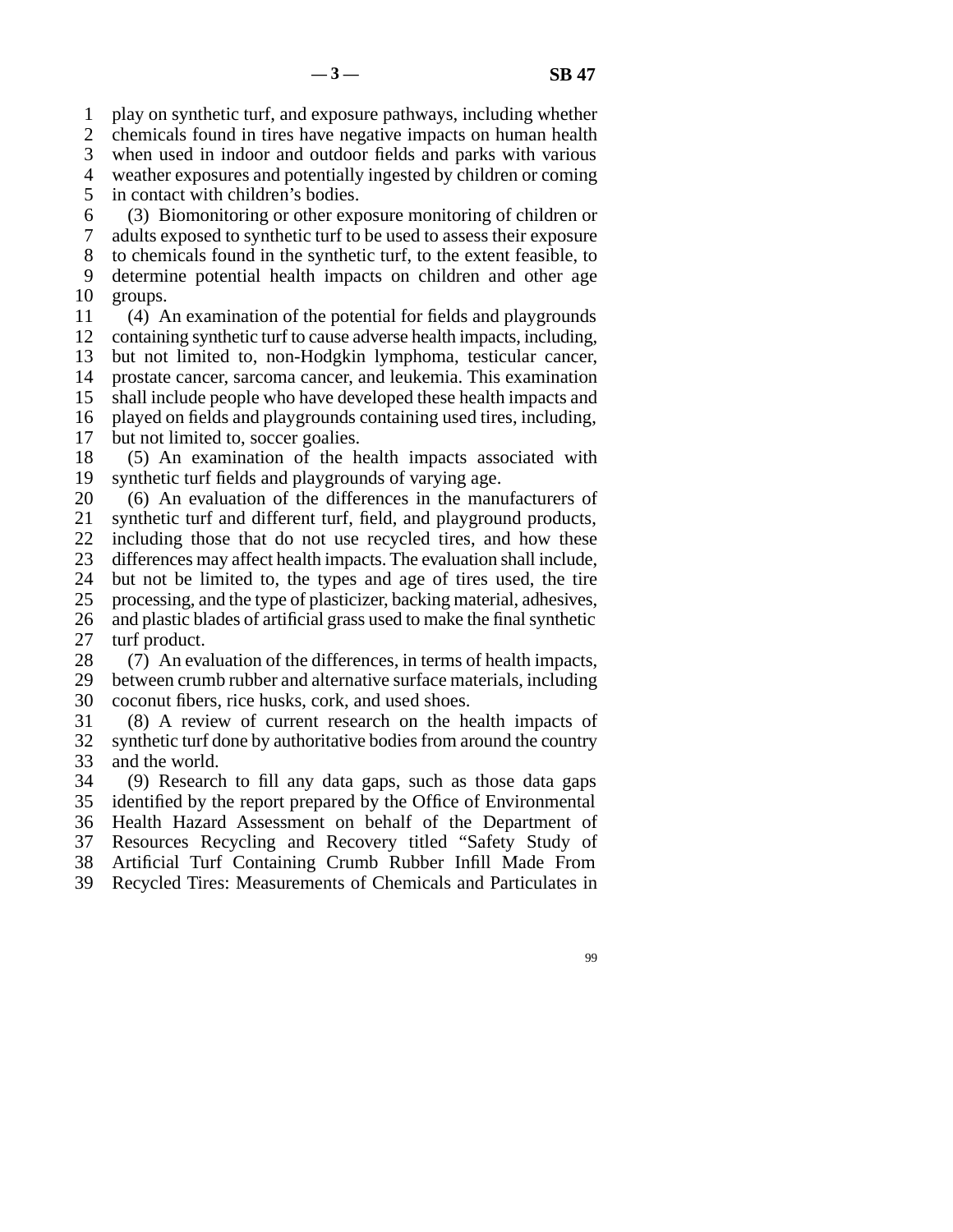line 1 the Air, Bacteria in the Turf, and Skin Abrasions Caused by

| $\overline{\mathbf{c}}$ | Contact with the Surface."                                             |
|-------------------------|------------------------------------------------------------------------|
| 3                       | (10) An examination of the health impacts of exposures to many         |
| $\overline{4}$          | low level volatile organic compounds and polycyclic aromatic           |
| 5                       | hydrocarbons found in synthetic turf fields and playgrounds.           |
| 6                       | (c) At least 20 synthetic turf fields and playgrounds around the       |
| 7                       | state shall be analyzed for purposes of the study.                     |
| 8                       | (d) (1) A study submitted to the Legislature pursuant to               |
| 9                       | subdivision (a) shall be submitted in compliance with Section 9795     |
| 10                      | of the Government Code.                                                |
| 11                      | (2) The requirement for submitting a study to the Legislature          |
| 12                      | imposed pursuant to subdivision (a) is inoperative on July 1, 2021,    |
| 13                      | pursuant to Section 10231.5 of the Government Code.                    |
| 14                      | 115812. (a) (1) A public or private school or local government         |
| 15                      | shall not install, or contract for the installation of, a new field or |
| 16                      | playground surface made from synthetic turf within the boundaries      |
| 17                      | of a public or private school or public recreational park.             |
| 18                      | (2) Paragraph (1) shall not apply to any installation of a field       |
| 19                      | or playground surface made from synthetic turf that commenced,         |
| 20                      | or any contract for such installation entered into, prior to January   |
| 21                      | 1, 2016.                                                               |
| 22                      | (b) This section shall remain in effect only until January 1, 2018,    |
| 23                      | and as of that date is repealed, unless a later enacted statute, that  |
| 24                      | is enacted before January 1, 2018, deletes or extends that date.       |
| 25                      | SEC. 2. Section 42873 of the Public Resources Code is                  |
| 26                      | amended to read:                                                       |
| 27                      | 42873. (a) Activities eligible for funding under this article,         |
| 28                      | that reduce, or that are designed to reduce or promote the reduction   |
| 29                      | of, landfill disposal of used whole tires, may include the following:  |
| 30                      | (1) Polymer treatment.                                                 |
| 31                      | (2) Rubber reclaiming and crumb rubber production.                     |
| 32                      | (3) Retreading.                                                        |
| 33                      | (4) Shredding.                                                         |
| 34                      | (5) The manufacture of products made from used tires,                  |
| 35                      | including, but not limited to, all of the following:                   |
| 36                      | (A) Rubberized asphalt, asphalt rubber, modified binders, and          |
| 37                      | chip seals.                                                            |
| 38                      | (B) Playground equipment.                                              |
| 39                      | (C) Crash barriers.                                                    |
| 40                      | (D) Erosion control materials.                                         |
|                         |                                                                        |
|                         | 99                                                                     |
|                         |                                                                        |
|                         |                                                                        |